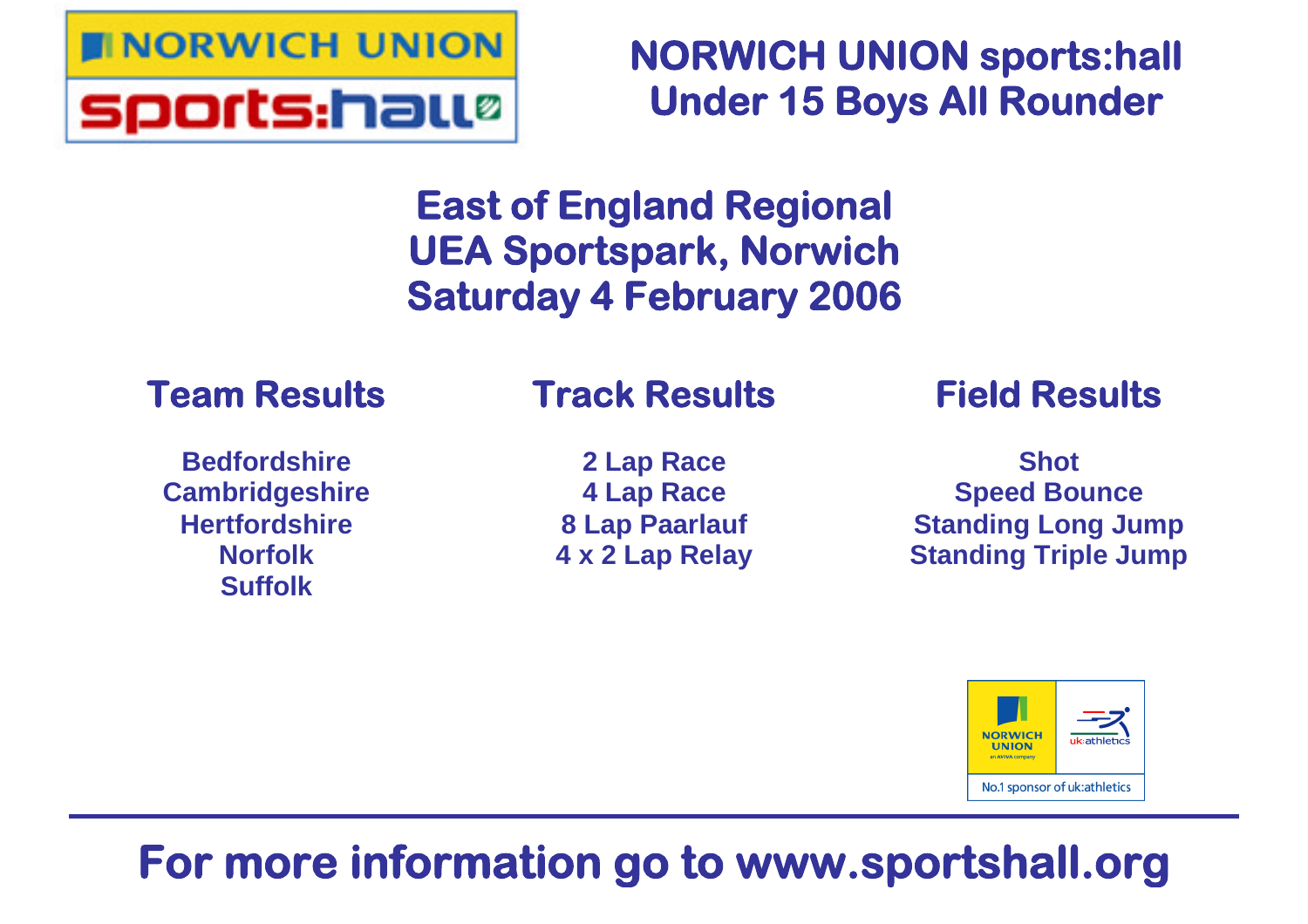## **Competition Results**

NUS-East Regional Under 15 Boys UEA Sportspark, Norwich 4 Feb 2006

| Ranking | Team                | <b>Score</b> | <b>Individual</b> | P8 | 4x2 |
|---------|---------------------|--------------|-------------------|----|-----|
|         | <b>Norfolk</b>      | 654          | 534               | 60 | 60  |
|         | Hertfordshire       | 653          | 533               | 50 | 70  |
| 3       | Cambridgeshire      | 629          | 509               | 70 | 50  |
| 4       | <b>Bedfordshire</b> | 482          | 402               | 40 | 40  |
| 5       | Suffolk             | 85           | 85                |    |     |

**Competition: Venue: Date**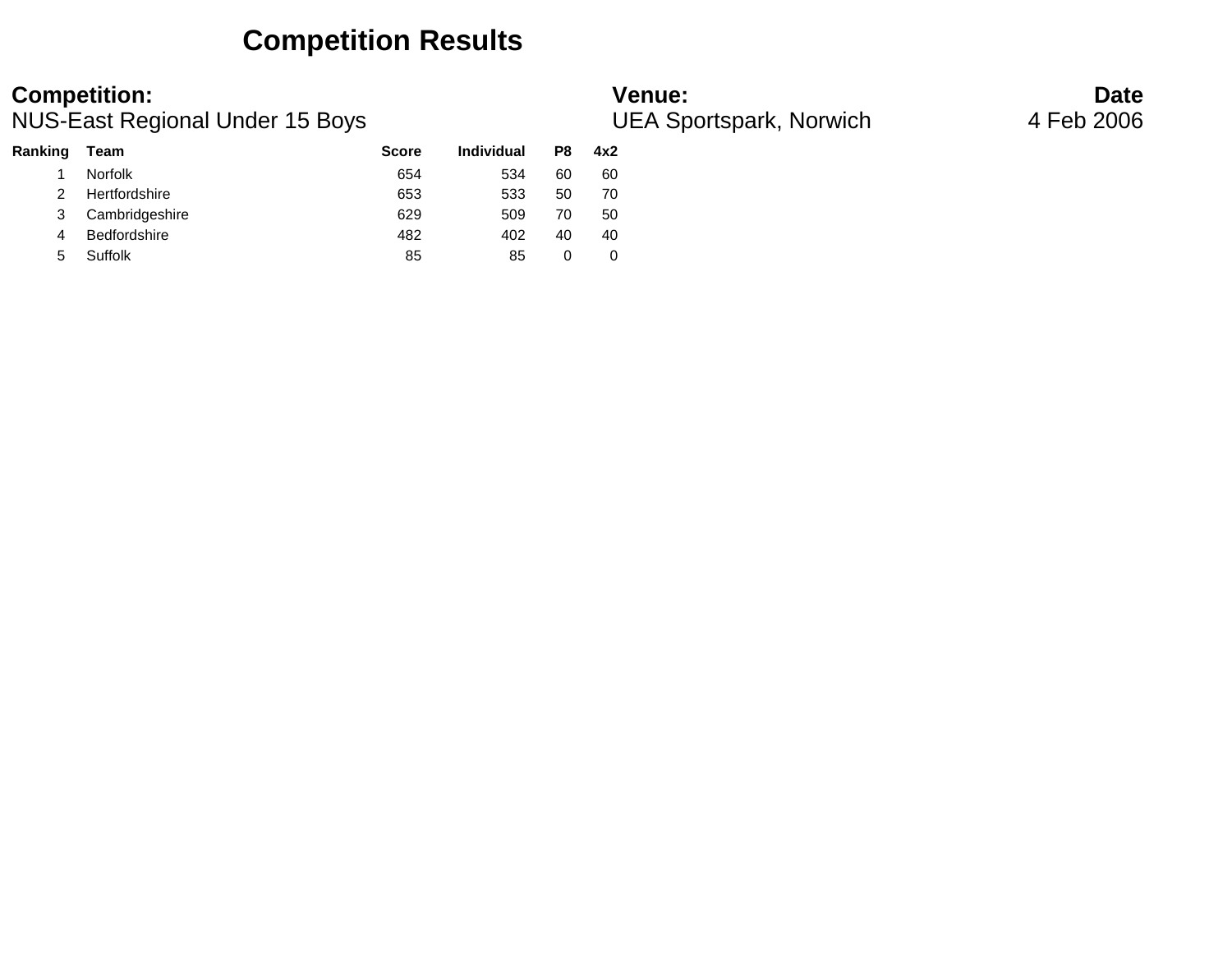## **Athlete Results**

### **Competition: Venue: Date** NUS-East Regional Under 15 Boys UEA Sportspark, Norwich 4 Feb 2006

| Ranking        | <b>BibNo Athlete</b>   | Team                 | <b>Score</b> | 2LR | 4LR | S  | <b>SB</b> | <b>SLJ</b> | <b>STJ</b> |
|----------------|------------------------|----------------------|--------------|-----|-----|----|-----------|------------|------------|
|                | 75 Alex Moore          | Hertfordshire        | 148          | 50  |     |    | 48        |            | 50         |
| $\overline{c}$ | 69 Paul Hayball        | Cambridgeshire       | 141          | 45  |     | 50 |           | 46         |            |
| 3              | 76 Jack McKenzie       | <b>Hertfordshire</b> | 140          |     | 46  | 44 |           | 50         |            |
| 4              | 87 Michael Fraser      | <b>Norfolk</b>       | 139          |     | 50  |    | 43        |            | 46         |
| 5              | 68 Christian Roberts   | Cambridgeshire       | 135          |     | 48  |    | 43        | 44         |            |
| 6              | 83 Christopher Baker   | <b>Norfolk</b>       | 133          | 39  |     | 46 |           |            | 48         |
|                | 84 Ashley Christian    | Norfolk              | 132          | 48  |     | 36 |           | 48         |            |
| 8              | 88 Gareth Hunt         | Norfolk              | 130          |     | 40  |    | 50        |            | 40         |
| 9              | 79 Mensah Edwards      | Hertfordshire        | 126          |     | 38  |    | 46        |            | 42         |
| $10=$          | 77 John Webb           | Hertfordshire        | 119          | 45  |     | 42 |           | 32         |            |
| $10=$          | 80 Ariyan Alimadadi    | Hertfordshire        | 119          |     | 42  |    | 35        | 42         |            |
| $10=$          | 85 Josh Ria            | <b>Norfolk</b>       | 119          |     | 44  |    | 39        | 36         |            |
| 13             | 73 Richard Stenton     | Cambridgeshire       | 118          | 42  |     | 38 |           | 38         |            |
| 14             | 78 Stanley Gaskin      | Hertfordshire        | 117          | 35  |     | 48 |           |            | 34         |
| 15             | 71 Tom McFadzean       | Cambridgeshire       | 115          | 39  |     | 40 |           |            | 36         |
| 16             | 65 Gabriel Chimuzinga  | <b>Bedfordshire</b>  | 110          |     | 34  | 32 |           |            | 44         |
| 17             | 70 Michael Smith       | Cambridgeshire       | 109          |     | 36  |    | 35        |            | 38         |
| 18             | 82 Perry Francis       | Norfolk              | 106          | 32  |     | 34 |           | 40         |            |
| 19             | 62 Micah Peddar Herman | <b>Bedfordshire</b>  | 101          |     | 32  |    | 39        |            | 30         |
| 20             | 67 Sultan Choudhury    | <b>Bedfordshire</b>  | 99           | 35  |     |    | 30        | 34         |            |
| 21             | 63 Liam O'Dell         | <b>Bedfordshire</b>  | 92           | 30  |     | 30 |           |            | 32         |
| $22=$          | 66 Hamza Himdy         | <b>Bedfordshire</b>  | 86           |     | 28  |    | 32        | 26         |            |
| $22 =$         | 72 Alan Runhan         | Cambridgeshire       | 86           |     | 30  |    | 28        |            | 28         |
| 24             | 89 Jamie Lebbon        | Suffolk              | 85           | 27  |     | 28 |           | 30         |            |
| 25             | 64 Daniel Bajsarowicz  | Bedfordshire         | 81           | 27  |     | 26 |           | 28         |            |
| 26             | 86 Daniel Beeby        | <b>Norfolk</b>       | $\Omega$     |     |     |    |           |            |            |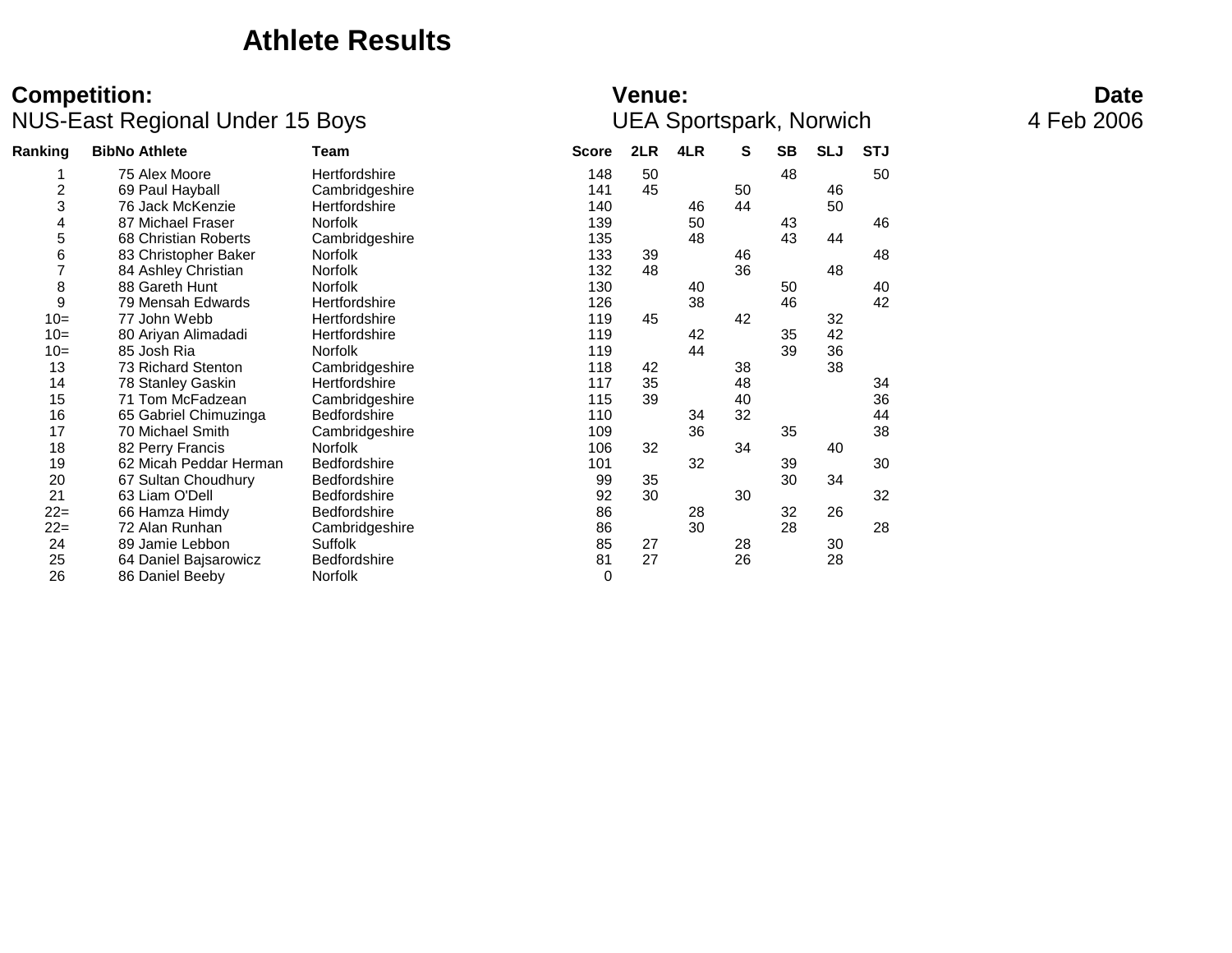## **Team Results Bedfordshire (orange)**

| Ranking | Team                | <b>Score</b> | <b>Individual</b> | P8 | 4x2 |  |
|---------|---------------------|--------------|-------------------|----|-----|--|
|         | <b>Norfolk</b>      | 654          | 534               | 60 | 60  |  |
| 2       | Hertfordshire       | 653          | 533               | 50 | 70  |  |
| 3       | Cambridgeshire      | 629          | 509               | 70 | 50  |  |
| 4       | <b>Bedfordshire</b> | 482          | 402               | 40 | 40  |  |
| 5       | Suffolk             | 85           | 85                |    |     |  |

| <b>Comp No Name</b> |                           | <b>Event</b> | Perf1 | Perf <sub>2</sub> | Perf <sub>3</sub> | Perf4 | Best | Ranking | <b>Points</b> |
|---------------------|---------------------------|--------------|-------|-------------------|-------------------|-------|------|---------|---------------|
| 62                  | Micah Peddar Herman       | 4LR          | 53.6  |                   |                   |       | 53.6 | 10      | 32            |
| 62                  | Micah Peddar Herman       | <b>SB</b>    | 76    |                   |                   |       | 76   | $6=$    | 39            |
| 62                  | Micah Peddar Herman       | <b>STJ</b>   | 0.00  | 5.58              | 5.69              |       | 5.69 | 11      | 30            |
| 63                  | Liam O'Dell               | 2LR          | 26.3  |                   |                   |       | 26.3 | 11      | 30            |
| 63                  | Liam O'Dell               | S            | 5.23  | 0.00              | 6.27              |       | 6.27 | 11      | 30            |
| 63                  | Liam O'Dell               | <b>STJ</b>   | 5.95  | 5.85              | 6.01              |       | 6.01 | 10      | 32            |
| 64                  | Daniel Bajsarowicz        | 2LR          | 26.8  |                   |                   |       | 26.8 | $12=$   | 27            |
| 64                  | Daniel Bajsarowicz        | S            | 5.61  | 0.00              | 5.71              |       | 5.71 | 13      | 26            |
| 64                  | <b>Daniel Bajsarowicz</b> | <b>SLJ</b>   | 1.69  | 1.76              | 1.82              |       | 1.82 | 12      | 28            |
| 65                  | Gabriel Chimuzinga        | 4LR          | 51.7  |                   |                   |       | 51.7 | 9       | 34            |
| 65                  | <b>Gabriel Chimuzinga</b> | S            | 6.78  | 6.55              | 7.33              |       | 7.33 | 10      | 32            |
| 65                  | Gabriel Chimuzinga        | <b>STJ</b>   | 6.98  | 7.04              | 7.25              |       | 7.25 | 4       | 44            |
| 66                  | Hamza Himdy               | 4LR          | 58.8  |                   |                   |       | 58.8 | 12      | 28            |
| 66                  | Hamza Himdy               | <b>SB</b>    | 73    |                   |                   |       | 73   | 10      | 32            |
| 66                  | Hamza Himdy               | <b>SLJ</b>   | 1.64  | 1.60              | 1.46              |       | 1.64 | 13      | 26            |
| 67                  | <b>Sultan Choudhury</b>   | 2LR          | 24.2  |                   |                   |       | 24.2 | $8=$    | 35            |
| 67                  | <b>Sultan Choudhury</b>   | <b>SB</b>    | 63    |                   |                   |       | 63   | 11      | 30            |
| 67                  | <b>Sultan Choudhury</b>   | SLJ          | 1.94  | 1.94              | 2.06              |       | 2.06 | 9       | 34            |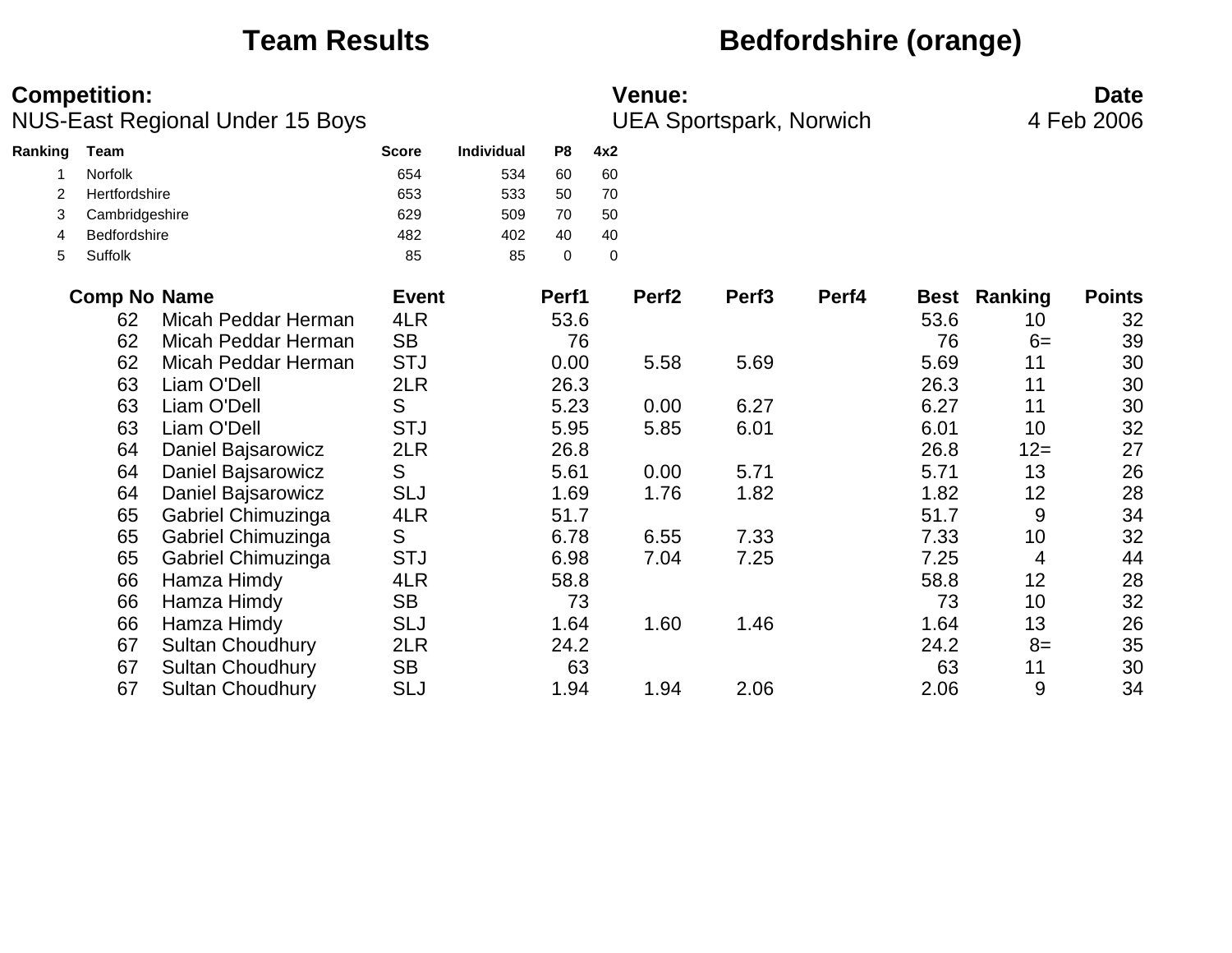## **Team Results Cambridgeshire (navy)**

| <b>Competition:</b> | <b>Venue:</b> | Date |
|---------------------|---------------|------|
|                     |               |      |

NUS-East Regional Under 15 Boys **UEA Sportspark, Norwich** 4 Feb 2006

| Ranking | Team                | <b>Score</b> | <b>Individual</b> | P8 | 4x2 |
|---------|---------------------|--------------|-------------------|----|-----|
|         | <b>Norfolk</b>      | 654          | 534               | 60 | 60  |
|         | Hertfordshire       | 653          | 533               | 50 | 70  |
| 3       | Cambridgeshire      | 629          | 509               | 70 | 50  |
| 4       | <b>Bedfordshire</b> | 482          | 402               | 40 | 40  |
| 5       | Suffolk             | 85           | 85                | 0  | 0   |

| <b>Comp No Name</b> |                          | <b>Event</b> | Perf1 | Perf <sub>2</sub> | Perf <sub>3</sub> | Perf4 |       | Best Ranking | <b>Points</b> |
|---------------------|--------------------------|--------------|-------|-------------------|-------------------|-------|-------|--------------|---------------|
| 68                  | <b>Christian Roberts</b> | 4LR          | 47.5  |                   |                   |       | 47.5  | 2            | 48            |
| 68                  | <b>Christian Roberts</b> | <b>SB</b>    | 77    |                   |                   |       | 77    | $4=$         | 43            |
| 68                  | <b>Christian Roberts</b> | <b>SLJ</b>   | 2.44  | 2.48              | 2.42              |       | 2.48  | 4            | 44            |
| 69                  | Paul Hayball             | 2LR          | 22.8  |                   |                   |       | 22.8  | $3=$         | 45            |
| 69                  | Paul Hayball             | S            | 12.16 | 0.00              | 13.14             |       | 13.14 |              | 50            |
| 69                  | Paul Hayball             | <b>SLJ</b>   | 2.36  | 2.49              | 2.47              |       | 2.49  | 3            | 46            |
| 70                  | <b>Michael Smith</b>     | 4LR          | 50.6  |                   |                   |       | 50.6  | 8            | 36            |
| 70                  | <b>Michael Smith</b>     | <b>SB</b>    | 75    |                   |                   |       | 75    | $8=$         | 35            |
| 70                  | <b>Michael Smith</b>     | <b>STJ</b>   | 6.80  | 6.54              | 6.80              |       | 6.80  |              | 38            |
| 71                  | Tom McFadzean            | 2LR          | 23.2  |                   |                   |       | 23.2  | $6=$         | 39            |
| 71                  | Tom McFadzean            | S            | 8.57  | 9.17              | 9.17              |       | 9.17  | 6            | 40            |
| 71                  | Tom McFadzean            | <b>STJ</b>   | 0.00  | 0.00              | 6.73              |       | 6.73  | 8            | 36            |
| 72                  | Alan Runhan              | 4LR          | 55.8  |                   |                   |       | 55.8  | 11           | 30            |
| 72                  | Alan Runhan              | <b>SB</b>    | 60    |                   |                   |       | 60    | 12           | 28            |
| 72                  | Alan Runhan              | <b>STJ</b>   | 5.68  | 5.14              | 5.48              |       | 5.68  | 12           | 28            |
| 73                  | <b>Richard Stenton</b>   | 2LR          | 23.1  |                   |                   |       | 23.1  | 5            | 42            |
| 73                  | <b>Richard Stenton</b>   | S            | 8.65  | 8.67              | 8.97              |       | 8.97  |              | 38            |
| 73                  | <b>Richard Stenton</b>   | SLJ          | 2.30  | 2.29              | 2.35              |       | 2.35  |              | 38            |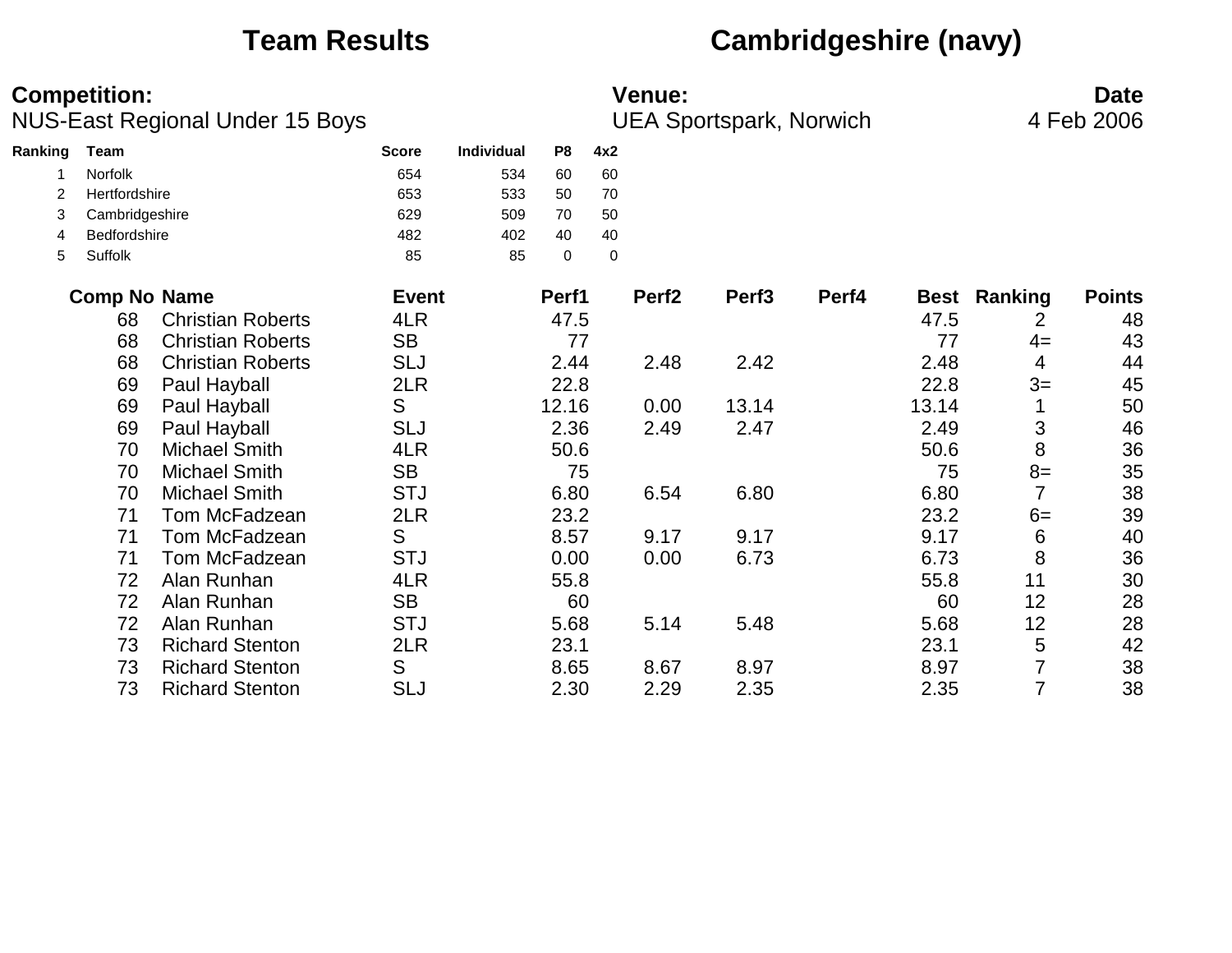Norfolk 654 534 60 60 2 Hertfordshire 653 653 50 70 3 Cambridgeshire 629 509 70 50 4 Bedfordshire 1482 402 40 40

## **Team Results Hertfordshire (red)**

| <b>Competition:</b>             |       |            |  | Venue:                         | Date       |  |
|---------------------------------|-------|------------|--|--------------------------------|------------|--|
| NUS-East Regional Under 15 Boys |       |            |  | <b>UEA Sportspark, Norwich</b> | 4 Feb 2006 |  |
| Ranking<br>Team                 | Score | Individual |  | P8 4x2                         |            |  |

| 5<br>Suffolk        |                       | 85           | 85<br>$\mathbf 0$ | 0                 |                   |       |       |         |               |
|---------------------|-----------------------|--------------|-------------------|-------------------|-------------------|-------|-------|---------|---------------|
| <b>Comp No Name</b> |                       | <b>Event</b> | Perf1             | Perf <sub>2</sub> | Perf <sub>3</sub> | Perf4 | Best  | Ranking | <b>Points</b> |
| 75                  | Alex Moore            | 2LR          | 21.7              |                   |                   |       | 21.7  |         | 50            |
| 75                  | Alex Moore            | <b>SB</b>    | 82                |                   |                   |       | 82    | 2       | 48            |
| 75                  | Alex Moore            | <b>STJ</b>   | 7.69              | 7.89              | 7.70              |       | 7.89  |         | 50            |
| 76                  | <b>Jack McKenzie</b>  | 4LR          | 47.7              |                   |                   |       | 47.7  | 3       | 46            |
| 76                  | <b>Jack McKenzie</b>  | S            | 9.48              | 10.15             | 10.25             |       | 10.25 | 4       | 44            |
| 76                  | <b>Jack McKenzie</b>  | <b>SLJ</b>   | 2.57              | 2.52              | 2.52              |       | 2.57  |         | 50            |
| 77                  | John Webb             | 2LR          | 22.8              |                   |                   |       | 22.8  | $3=$    | 45            |
| 77                  | John Webb             | S            | 0.00              | 9.46              | 9.84              |       | 9.84  | 5       | 42            |
| 77                  | John Webb             | <b>SLJ</b>   | 1.97              | 1.98              | 2.02              |       | 2.02  | 10      | 32            |
| 78                  | <b>Stanley Gaskin</b> | 2LR          | 24.2              |                   |                   |       | 24.2  | $8=$    | 35            |
| 78                  | <b>Stanley Gaskin</b> | S            | 0.00              | 0.00              | 12.66             |       | 12.66 | 2       | 48            |
| 78                  | <b>Stanley Gaskin</b> | <b>STJ</b>   | 6.03              | 0.00              | 6.46              |       | 6.46  | 9       | 34            |
| 79                  | <b>Mensah Edwards</b> | 4LR          | 50.1              |                   |                   |       | 50.1  |         | 38            |
| 79                  | <b>Mensah Edwards</b> | <b>SB</b>    | 80                |                   |                   |       | 80    | 3       | 46            |
| 79                  | <b>Mensah Edwards</b> | <b>STJ</b>   | 7.03              | 0.00              | 6.89              |       | 7.03  | 5       | 42            |
| 80                  | Ariyan Alimadadi      | 4LR          | 48.8              |                   |                   |       | 48.8  | 5       | 42            |
| 80                  | Ariyan Alimadadi      | <b>SB</b>    | 75                |                   |                   |       | 75    | $8=$    | 35            |
| 80                  | Ariyan Alimadadi      | <b>SLJ</b>   | 2.43              | 2.25              | 2.47              |       | 2.47  | 5       | 42            |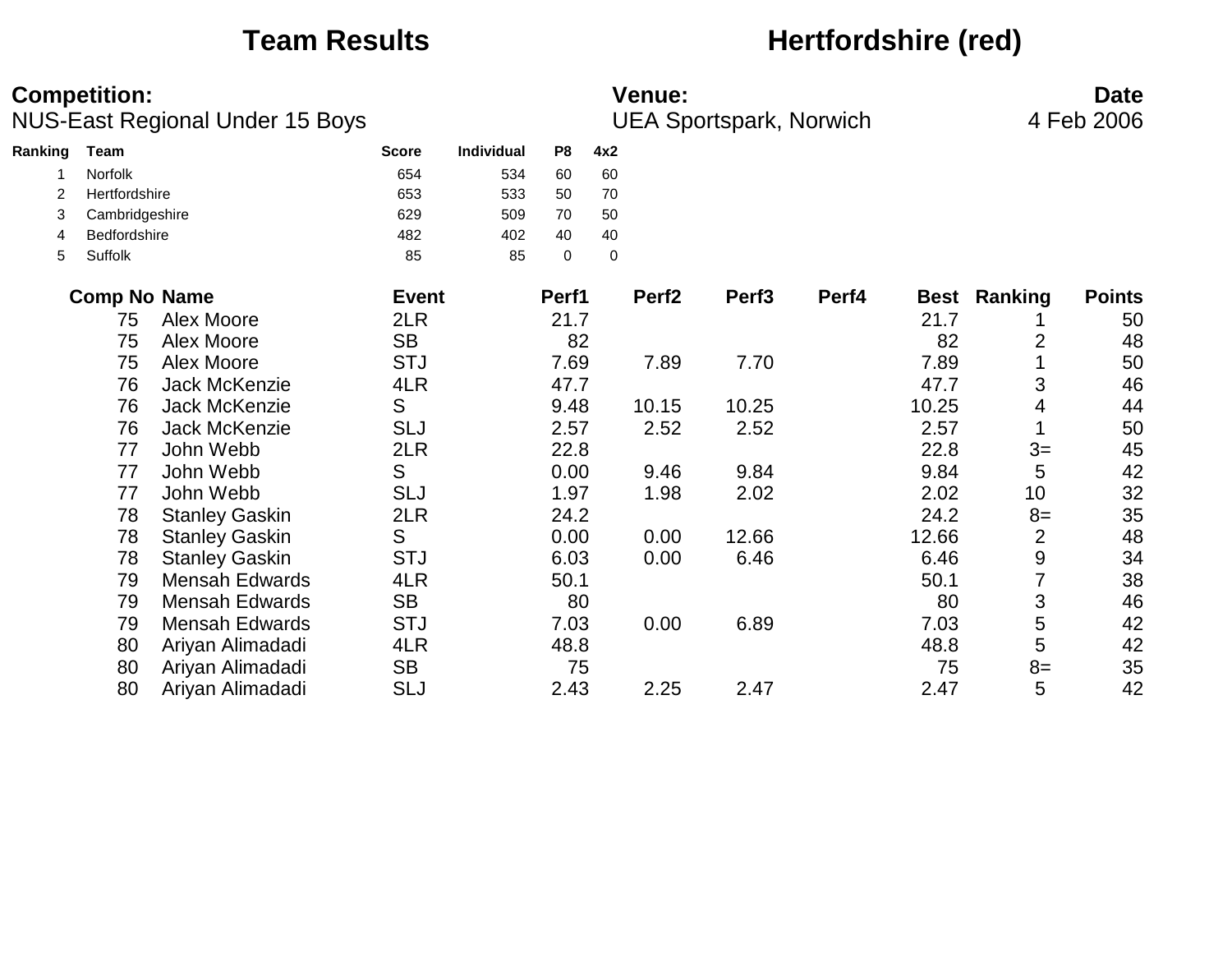## **Team Results Norfolk (green)**

|         | <b>Competition:</b> |                                 |              |                   |             |     | <b>Venue:</b>     |                                |       |       |                | <b>Date</b>     |
|---------|---------------------|---------------------------------|--------------|-------------------|-------------|-----|-------------------|--------------------------------|-------|-------|----------------|-----------------|
|         |                     | NUS-East Regional Under 15 Boys |              |                   |             |     |                   | <b>UEA Sportspark, Norwich</b> |       |       |                | 4 Feb 2006      |
| Ranking | <b>Team</b>         |                                 | <b>Score</b> | <b>Individual</b> | P8          | 4x2 |                   |                                |       |       |                |                 |
|         | Norfolk             |                                 | 654          | 534               | 60          | 60  |                   |                                |       |       |                |                 |
| 2       | Hertfordshire       |                                 | 653          | 533               | 50          | 70  |                   |                                |       |       |                |                 |
| 3       | Cambridgeshire      |                                 | 629          | 509               | 70          | 50  |                   |                                |       |       |                |                 |
| 4       | Bedfordshire        |                                 | 482          | 402               | 40          | 40  |                   |                                |       |       |                |                 |
| 5       | Suffolk             |                                 | 85           | 85                | $\mathbf 0$ | 0   |                   |                                |       |       |                |                 |
|         | <b>Comp No Name</b> |                                 | <b>Event</b> |                   | Perf1       |     | Perf <sub>2</sub> | Perf <sub>3</sub>              | Perf4 | Best  | Ranking        | <b>Points</b>   |
|         | 82                  | <b>Perry Francis</b>            | 2LR          |                   | 24.4        |     |                   |                                |       | 24.4  | 10             | 32 <sub>2</sub> |
|         | 82                  | <b>Perry Francis</b>            | S            |                   | 8.39        |     | 6.47              | 7.50                           |       | 8.39  | 9              | 34              |
|         | 82                  | <b>Perry Francis</b>            | <b>SLJ</b>   |                   | 2.26        |     | 2.35              | 2.36                           |       | 2.36  | 6              | 40              |
|         | 83                  | <b>Christopher Baker</b>        | 2LR          |                   | 23.2        |     |                   |                                |       | 23.2  | $6=$           | 39              |
|         | 83                  | <b>Christopher Baker</b>        | S            |                   | 10.17       |     | 9.63              | 10.96                          |       | 10.96 | 3              | 46              |
|         | 83                  | <b>Christopher Baker</b>        | <b>STJ</b>   |                   | 7.37        |     | 7.49              | 7.71                           |       | 7.71  | $\overline{2}$ | 48              |
|         | 84                  | <b>Ashley Christian</b>         | 2LR          |                   | 22.7        |     |                   |                                |       | 22.7  | $\overline{2}$ | 48              |
|         | 84                  | <b>Ashley Christian</b>         | S            |                   | 0.00        |     | 8.56              | 0.00                           |       | 8.56  | 8              | 36              |
|         | 84                  | <b>Ashley Christian</b>         | <b>SLJ</b>   |                   | 2.45        |     | 2.48              | 2.53                           |       | 2.53  | $\overline{2}$ | 48              |
|         | 85                  | Josh Ria                        | 4LR          |                   | 47.8        |     |                   |                                |       | 47.8  | 4              | 44              |
|         | 85                  | Josh Ria                        | <b>SB</b>    |                   | 76          |     |                   |                                |       | 76    | $6=$           | 39              |
|         | 85                  | Josh Ria                        | <b>SLJ</b>   |                   | 2.28        |     | 2.32              | 2.28                           |       | 2.32  | 8              | 36              |
|         | 87                  | <b>Michael Fraser</b>           | 4LR          |                   | 45.7        |     |                   |                                |       | 45.7  |                | 50              |
|         | 87                  | <b>Michael Fraser</b>           | <b>SB</b>    |                   | 77          |     |                   |                                |       | 77    | $4=$           | 43              |
|         | 87                  | <b>Michael Fraser</b>           | <b>STJ</b>   |                   | 7.30        |     | 7.25              | 7.34                           |       | 7.34  | 3              | 46              |
|         | 88                  | <b>Gareth Hunt</b>              | 4LR          |                   | 48.9        |     |                   |                                |       | 48.9  | 6              | 40              |
|         | 88                  | <b>Gareth Hunt</b>              | <b>SB</b>    |                   | 88          |     |                   |                                |       | 88    |                | 50              |
|         | 88                  | <b>Gareth Hunt</b>              | <b>STJ</b>   |                   | 6.83        |     | 6.86              | 6.96                           |       | 6.96  | 6              | 40              |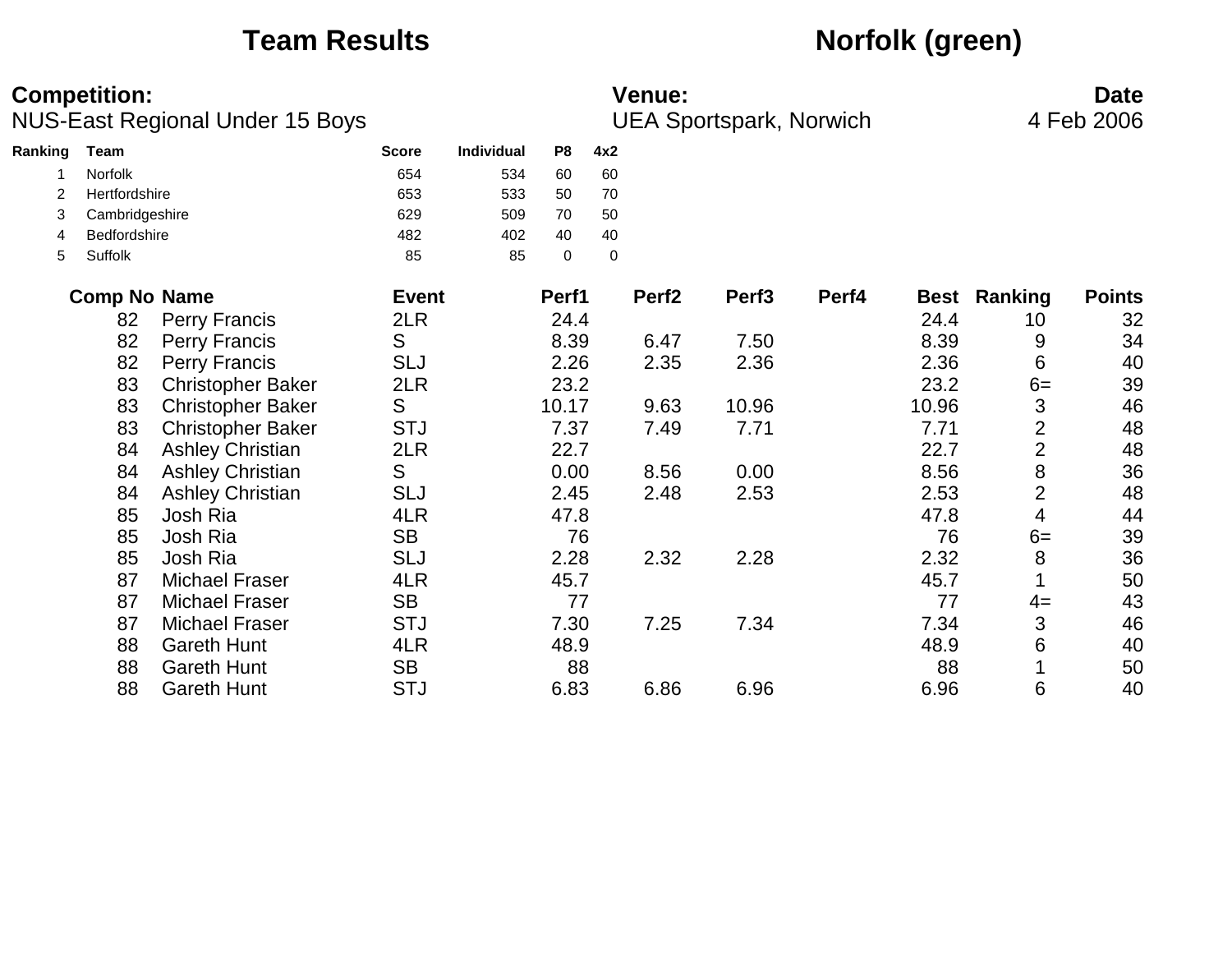## **Team Results Suffolk (royal)**

|         | <b>Competition:</b><br>NUS-East Regional Under 15 Boys |              |            |       |     | <b>Venue:</b>     | <b>UEA Sportspark, Norwich</b> |       |      |                     | <b>Date</b><br>4 Feb 2006 |
|---------|--------------------------------------------------------|--------------|------------|-------|-----|-------------------|--------------------------------|-------|------|---------------------|---------------------------|
| Ranking | Team                                                   | <b>Score</b> | Individual | P8    | 4x2 |                   |                                |       |      |                     |                           |
|         | <b>Norfolk</b>                                         | 654          | 534        | 60    | 60  |                   |                                |       |      |                     |                           |
|         | Hertfordshire                                          | 653          | 533        | 50    | 70  |                   |                                |       |      |                     |                           |
| 3       | Cambridgeshire                                         | 629          | 509        | 70    | 50  |                   |                                |       |      |                     |                           |
| 4       | <b>Bedfordshire</b>                                    | 482          | 402        | 40    | 40  |                   |                                |       |      |                     |                           |
| 5.      | Suffolk                                                | 85           | 85         | 0     | 0   |                   |                                |       |      |                     |                           |
|         | <b>Comp No Name</b>                                    | <b>Event</b> |            | Perf1 |     | Perf <sub>2</sub> | Perf <sub>3</sub>              | Perf4 |      | <b>Best Ranking</b> | <b>Points</b>             |
|         | 89<br>Jamie Lebbon                                     | 2LR          |            | 26.8  |     |                   |                                |       | 26.8 | $12=$               | 27                        |
|         | Jamie Lebbon<br>89                                     | S            |            | 0.00  |     | 5.67              | 5.93                           |       | 5.93 | 12                  | 28                        |
|         | Jamie Lebbon<br>89                                     | SLJ          |            | 1.84  |     | 1.72              | 1.82                           |       | 1.84 | 11                  | 30                        |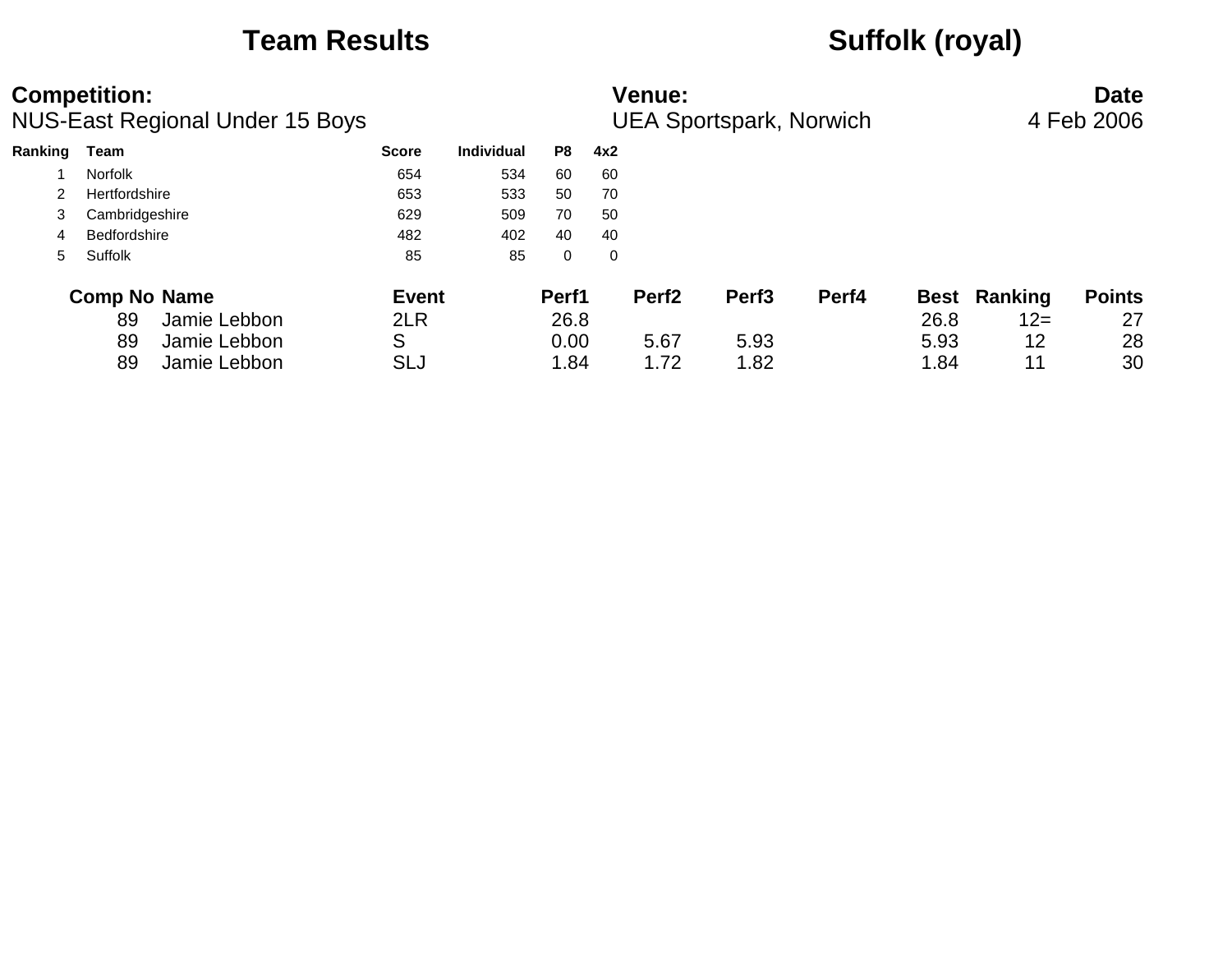## **Results Sheet 2 Lap Race**

### **Competition:** Date NUS-East Regional Under 15 Boys UEA Sportspark, Norwich 4 Feb 2006

### **Ranking Team Colour BibNo Name Best Points** 1 Hertfordshire 60 Ferrari red 60 Ferrari 75 Alex Moore 21.7 Contract 21.7 50 2 Norfolk green 84 Ashley Christian 22.7 48 3= Cambridgeshire navy 69 Paul Hayball 22.8 45 3= Hertfordshire red 77 John Webb 22.8 45 5 Cambridgeshire navy 73 Richard Stenton 23.1 42 6= Cambridgeshire navy 71 Tom McFadzean 23.2 39 6= Norfolk green 83 Christopher Baker 23.2 39 8= Bedfordshire orange 67 Sultan Choudhury 24.2 35 8= Hertfordshire The Ted The Taskin 24.2 35 10 Norfolk green 82 Perry Francis 24.4 32 11 Bedfordshire **11 Bedfordshire 11 Bedfordshire 11 Bedfordshire 126.3** 30 12= Bedfordshire orange 64 Daniel Bajsarowicz 26.8 27 12 = Suffolk 10 coval 12 = Suffolk 12 = Suffolk 12 = Suffolk 12 =  $27$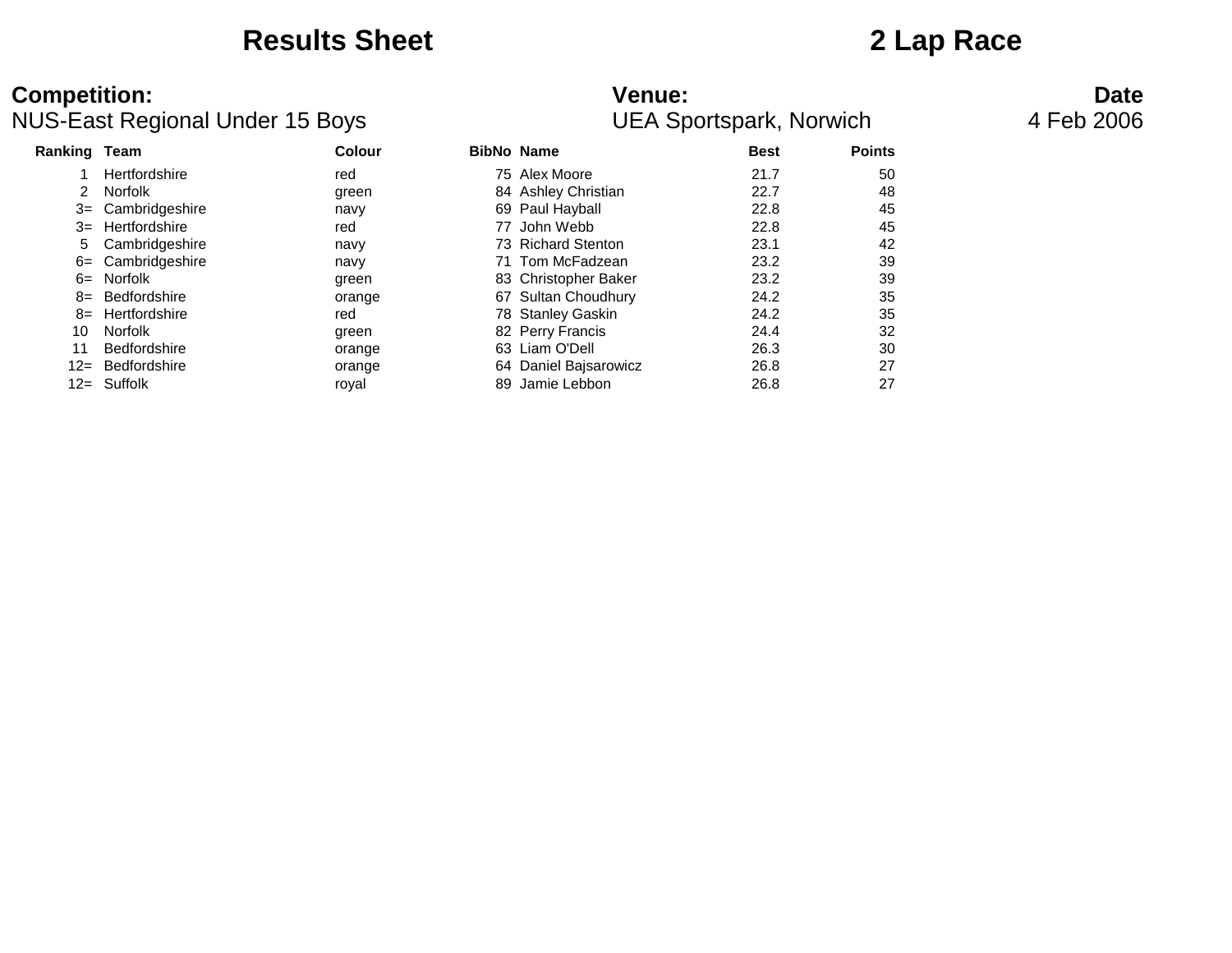## **Results Sheet 4 Lap Race**

| $50 - 200$   |                     |        |    |                        |             |               |  |  |  |  |
|--------------|---------------------|--------|----|------------------------|-------------|---------------|--|--|--|--|
| Ranking Team |                     | Colour |    | <b>BibNo Name</b>      | <b>Best</b> | <b>Points</b> |  |  |  |  |
|              | <b>Norfolk</b>      | green  | 87 | Michael Fraser         | 45.7        | 50            |  |  |  |  |
|              | Cambridgeshire      | navy   |    | 68 Christian Roberts   | 47.5        | 48            |  |  |  |  |
|              | Hertfordshire       | red    |    | 76 Jack McKenzie       | 47.7        | 46            |  |  |  |  |
| 4            | <b>Norfolk</b>      | green  |    | 85 Josh Ria            | 47.8        | 44            |  |  |  |  |
| 5.           | Hertfordshire       | red    |    | 80 Ariyan Alimadadi    | 48.8        | 42            |  |  |  |  |
| 6            | <b>Norfolk</b>      | green  |    | 88 Gareth Hunt         | 48.9        | 40            |  |  |  |  |
|              | Hertfordshire       | red    |    | 79 Mensah Edwards      | 50.1        | 38            |  |  |  |  |
| 8            | Cambridgeshire      | navy   |    | 70 Michael Smith       | 50.6        | 36            |  |  |  |  |
| 9            | <b>Bedfordshire</b> | orange |    | 65 Gabriel Chimuzinga  | 51.7        | 34            |  |  |  |  |
| 10           | <b>Bedfordshire</b> | orange |    | 62 Micah Peddar Herman | 53.6        | 32            |  |  |  |  |
| 11           | Cambridgeshire      | navy   |    | 72 Alan Runhan         | 55.8        | 30            |  |  |  |  |
| 12           | <b>Bedfordshire</b> | orange |    | 66 Hamza Himdy         | 58.8        | 28            |  |  |  |  |
|              |                     |        |    |                        |             |               |  |  |  |  |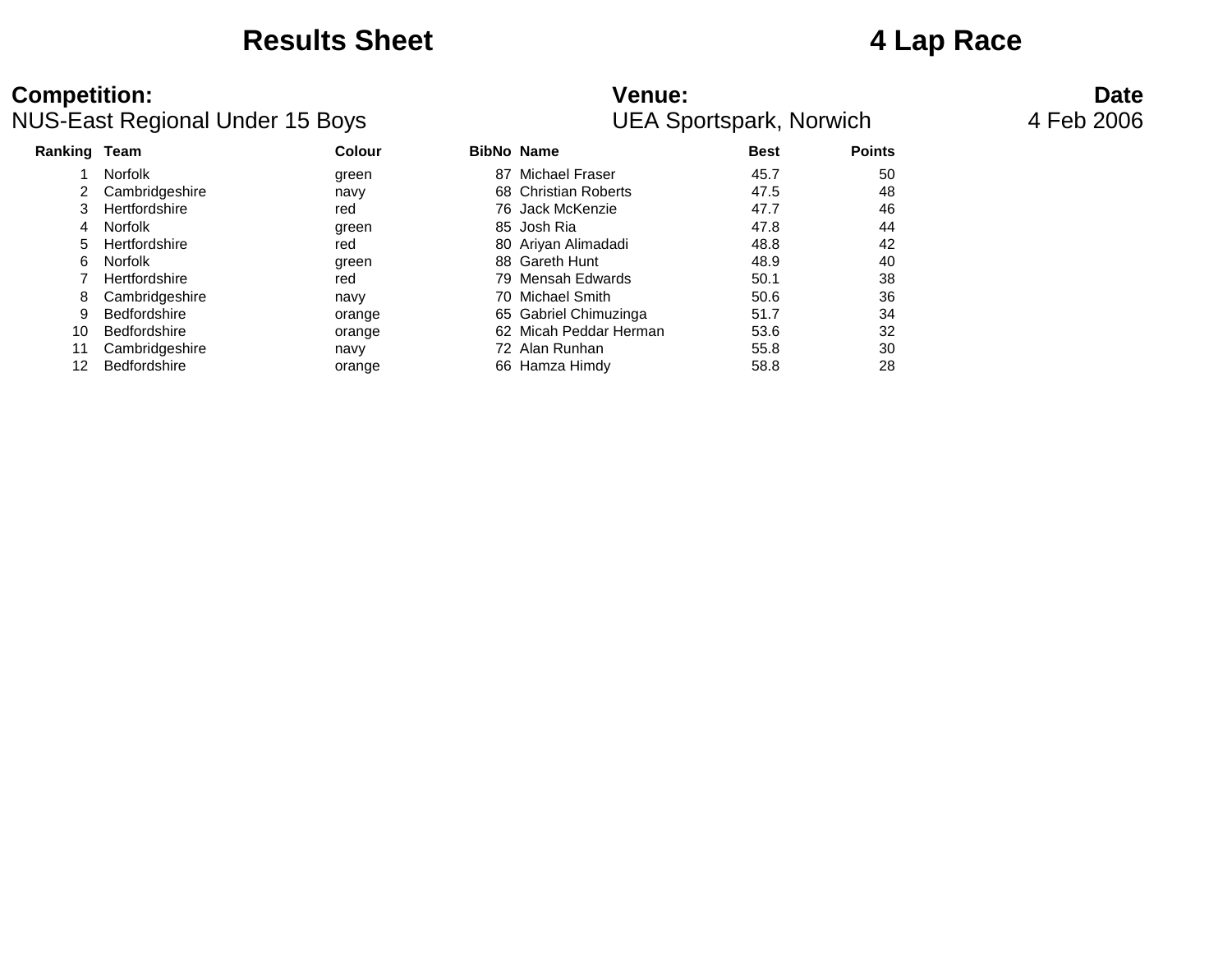## **Event Official Results Sheet 8 Lap Paarlauf**

| <b>Competition:</b><br>NUS-East Regional Under 15 Boys |    |                | <b>Venue:</b><br><b>UEA Sportspark, Norwich</b> |        |       |             | <b>Date</b><br>4 Feb 2006 |  |
|--------------------------------------------------------|----|----------------|-------------------------------------------------|--------|-------|-------------|---------------------------|--|
| Ranking Code Team                                      |    |                | Colour                                          | Heat   | Final | Performance | <b>Points</b>             |  |
|                                                        | 02 | Cambridgeshire | navy                                            | 1:33.5 | 0.0   | 1:33.5      | 70                        |  |
|                                                        | 04 | Norfolk        | green                                           | 1:35.1 | 0.0   | 1:35.1      | 60                        |  |
|                                                        | 03 | Hertfordshire  | red                                             | 1:37.8 | 0.0   | 1:37.8      | 50                        |  |
|                                                        | 01 | Bedfordshire   | orange                                          | 1:48.2 | 0.0   | 1:48.2      | 40                        |  |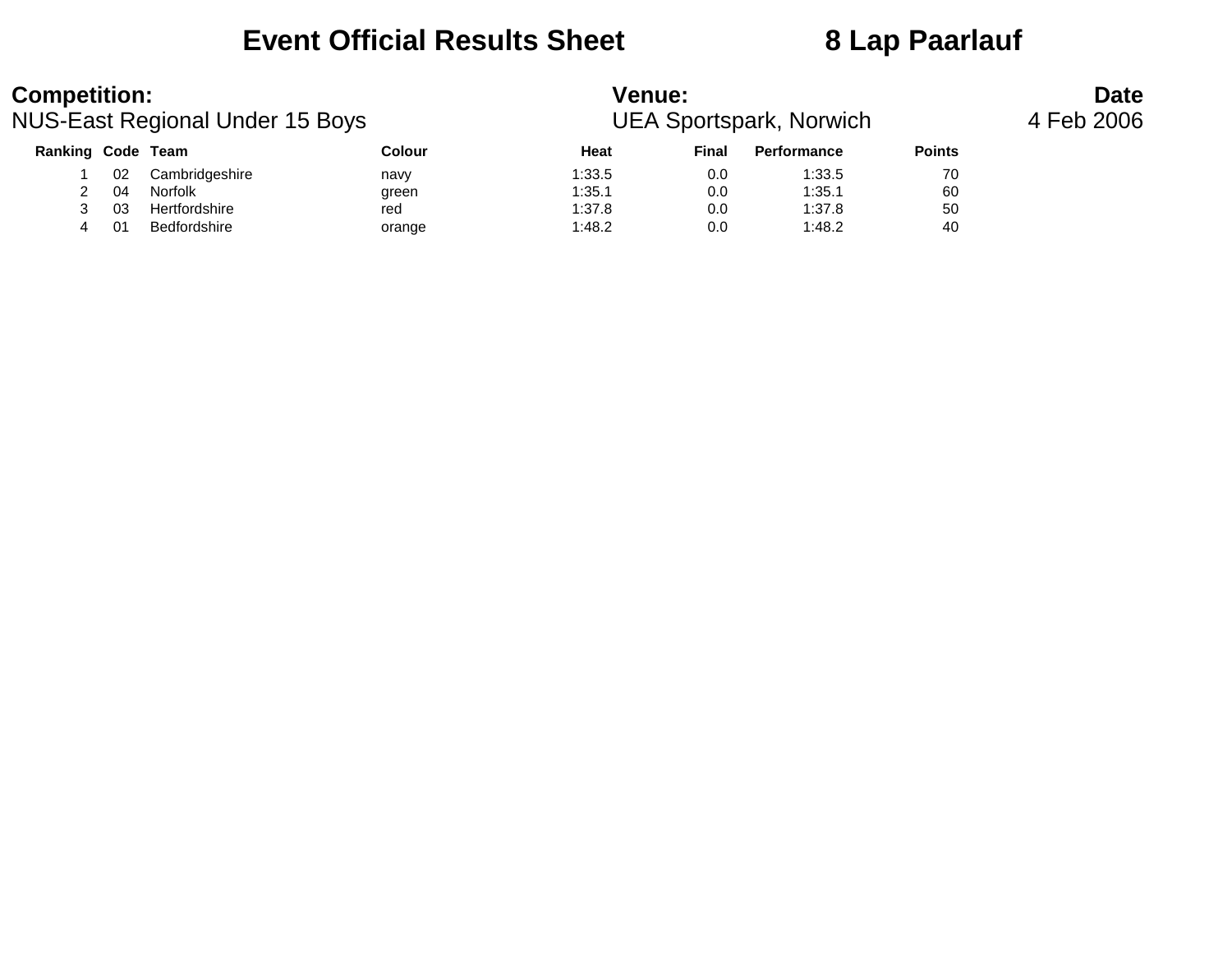## **Event Official Results Sheet 4 x 2 Lap Relay**

| <b>Competition:</b><br>NUS-East Regional Under 15 Boys |    |                | <b>Venue:</b><br><b>UEA Sportspark, Norwich</b> |        |       |             | <b>Date</b><br>4 Feb 2006 |  |
|--------------------------------------------------------|----|----------------|-------------------------------------------------|--------|-------|-------------|---------------------------|--|
| <b>Ranking Code Team</b>                               |    |                | Colour                                          | Heat   | Final | Performance | <b>Points</b>             |  |
|                                                        | 03 | Hertfordshire  | red                                             | 1:30.0 | 0.0   | 1:30.0      | 70                        |  |
|                                                        | 04 | <b>Norfolk</b> | green                                           | 1:30.8 | 0.0   | 1:30.8      | 60                        |  |
|                                                        | 02 | Cambridgeshire | navy                                            | 1:35.7 | 0.0   | 1:35.7      | 50                        |  |
| 4                                                      | 01 | Bedfordshire   | orange                                          | 1:40.6 | 0.0   | 1:40.6      | 40                        |  |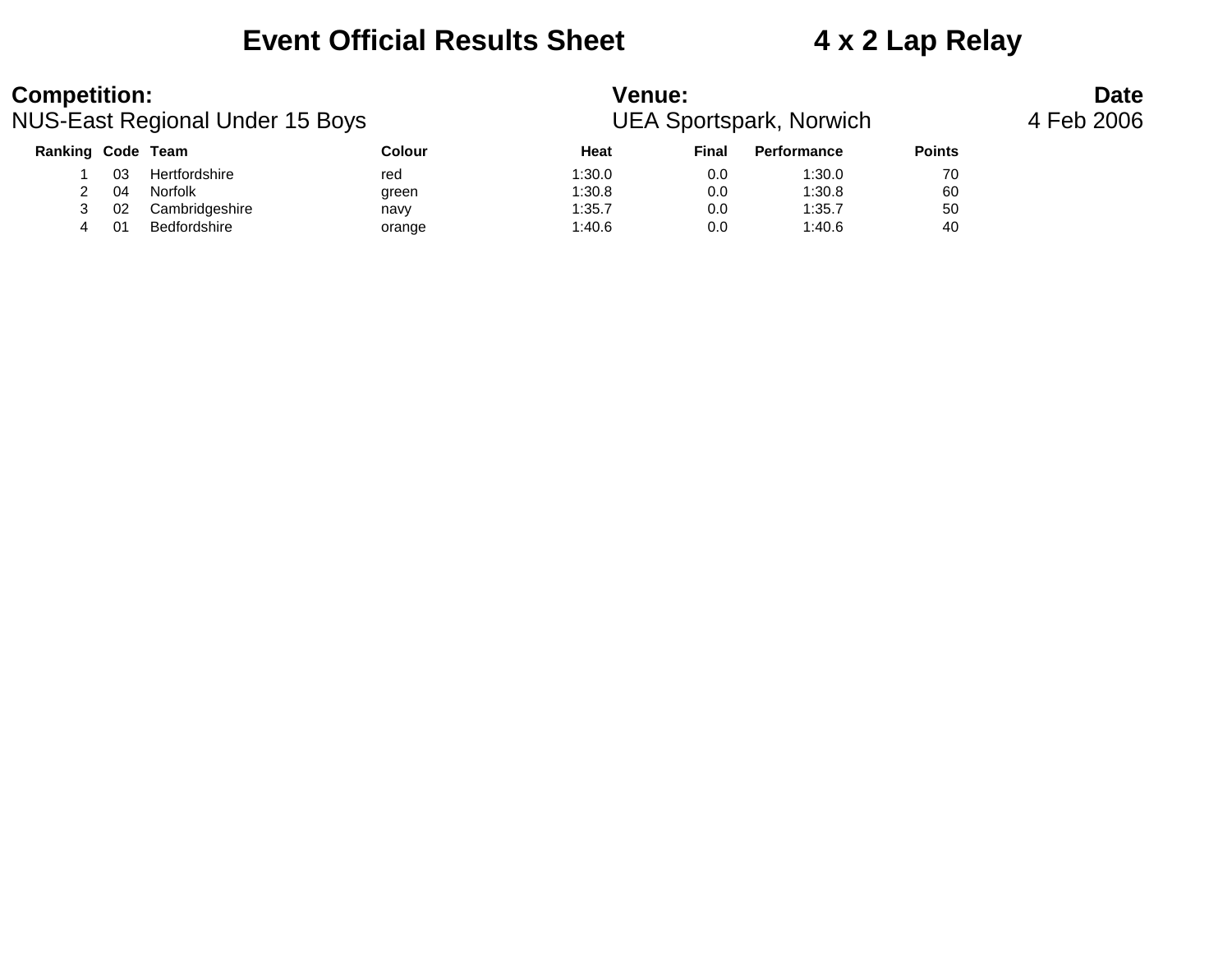## **Results Sheet Shot**

### **Competition: Venue: Date** NUS-East Regional Under 15 Boys UEA Sportspark, Norwich 4 Feb 2006

| Ranking Team |                     | <b>Colour</b> | <b>BibNo Name</b> |                       | <b>Best</b> | <b>Points</b> |
|--------------|---------------------|---------------|-------------------|-----------------------|-------------|---------------|
|              | Cambridgeshire      | navy          |                   | 69 Paul Hayball       | 13.14       | 50            |
|              | Hertfordshire       | red           |                   | 78 Stanley Gaskin     | 12.66       | 48            |
| 3            | <b>Norfolk</b>      | green         |                   | 83 Christopher Baker  | 10.96       | 46            |
| 4            | Hertfordshire       | red           |                   | 76 Jack McKenzie      | 10.25       | 44            |
| 5            | Hertfordshire       | red           | 77                | John Webb             | 9.84        | 42            |
| 6            | Cambridgeshire      | navy          | 71.               | Tom McFadzean         | 9.17        | 40            |
|              | Cambridgeshire      | navy          |                   | 73 Richard Stenton    | 8.97        | 38            |
| 8            | <b>Norfolk</b>      | green         |                   | 84 Ashley Christian   | 8.56        | 36            |
| 9            | <b>Norfolk</b>      | green         |                   | 82 Perry Francis      | 8.39        | 34            |
| 10           | <b>Bedfordshire</b> | orange        |                   | 65 Gabriel Chimuzinga | 7.33        | 32            |
| 11           | <b>Bedfordshire</b> | orange        |                   | 63 Liam O'Dell        | 6.27        | 30            |
| 12           | Suffolk             | royal         | 89                | Jamie Lebbon          | 5.93        | 28            |
| 13           | <b>Bedfordshire</b> | orange        |                   | 64 Daniel Bajsarowicz | 5.71        | 26            |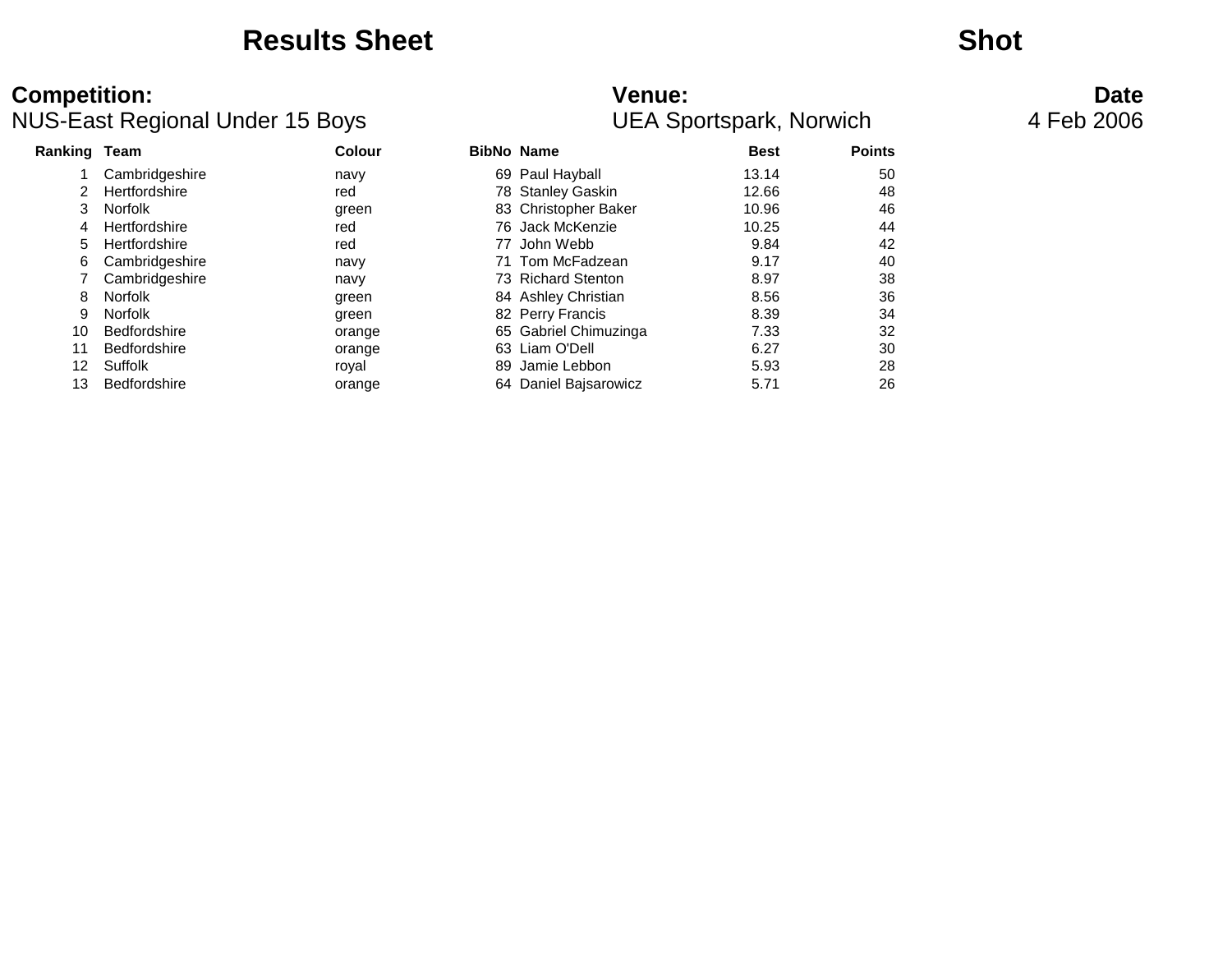## **Results Sheet <b>Speed Bounce Speed Bounce**

### **Competition: Date**<br> **Date**<br> **Date**<br> **Date**<br> **Date**<br>
UEA Sportspark, Norwich 4 Feb 2006 NUS-East Regional Under 15 Boys **UEA Sportspark, Norwich** 4 Feb 2006

**Ranking Team** 

|      | ting Team           | <b>Colour</b> |    | <b>BibNo Name</b>      | Total | <b>Points</b> |
|------|---------------------|---------------|----|------------------------|-------|---------------|
|      | <b>Norfolk</b>      | green         |    | 88 Gareth Hunt         | 88    | 50            |
|      | Hertfordshire       | red           |    | 75 Alex Moore          | 82    | 48            |
| 3    | Hertfordshire       | red           |    | 79 Mensah Edwards      | 80    | 46            |
| $4=$ | Cambridgeshire      | navy          |    | 68 Christian Roberts   | 77    | 43            |
| $4=$ | Norfolk             | green         | 87 | Michael Fraser         | 77    | 43            |
| $6=$ | Bedfordshire        | orange        |    | 62 Micah Peddar Herman | 76    | 39            |
| $6=$ | Norfolk             | green         |    | 85 Josh Ria            | 76    | 39            |
| 8=   | Cambridgeshire      | navy          |    | 70 Michael Smith       | 75    | 35            |
| $8=$ | Hertfordshire       | red           |    | 80 Ariyan Alimadadi    | 75    | 35            |
| 10   | <b>Bedfordshire</b> | orange        |    | 66 Hamza Himdy         | 73    | 32            |
| 11   | <b>Bedfordshire</b> | orange        |    | 67 Sultan Choudhury    | 63    | 30            |
| 12   | Cambridgeshire      | navy          |    | 72 Alan Runhan         | 60    | 28            |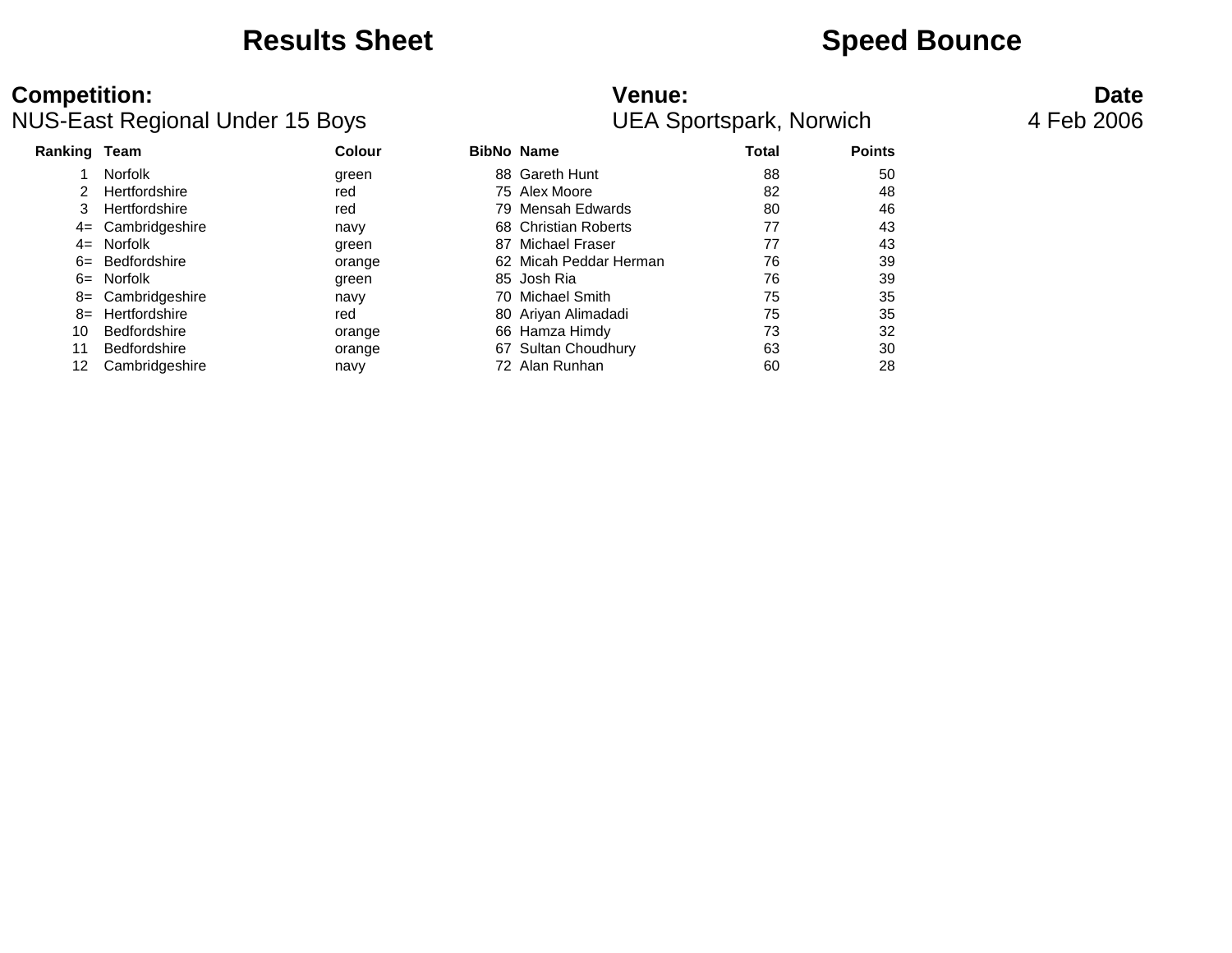## **Results Sheet Standing Long Jump**

| Ranking Team |                     | <b>Colour</b> |    | <b>BibNo Name</b>     | <b>Best</b> | <b>Points</b> |
|--------------|---------------------|---------------|----|-----------------------|-------------|---------------|
|              | Hertfordshire       | red           |    | 76 Jack McKenzie      | 2.57        | 50            |
|              | <b>Norfolk</b>      | green         |    | 84 Ashley Christian   | 2.53        | 48            |
|              | Cambridgeshire      | navy          |    | 69 Paul Hayball       | 2.49        | 46            |
| 4            | Cambridgeshire      | navy          |    | 68 Christian Roberts  | 2.48        | 44            |
| 5            | Hertfordshire       | red           |    | 80 Ariyan Alimadadi   | 2.47        | 42            |
| 6            | <b>Norfolk</b>      | green         |    | 82 Perry Francis      | 2.36        | 40            |
|              | Cambridgeshire      | navy          |    | 73 Richard Stenton    | 2.35        | 38            |
| 8            | <b>Norfolk</b>      | green         |    | 85 Josh Ria           | 2.32        | 36            |
| 9            | <b>Bedfordshire</b> | orange        |    | 67 Sultan Choudhury   | 2.06        | 34            |
| 10           | Hertfordshire       | red           | 77 | John Webb             | 2.02        | 32            |
|              | Suffolk             | royal         |    | 89 Jamie Lebbon       | 1.84        | 30            |
| 12           | <b>Bedfordshire</b> | orange        |    | 64 Daniel Bajsarowicz | 1.82        | 28            |
| 13           | <b>Bedfordshire</b> | orange        |    | 66 Hamza Himdy        | 1.64        | 26            |